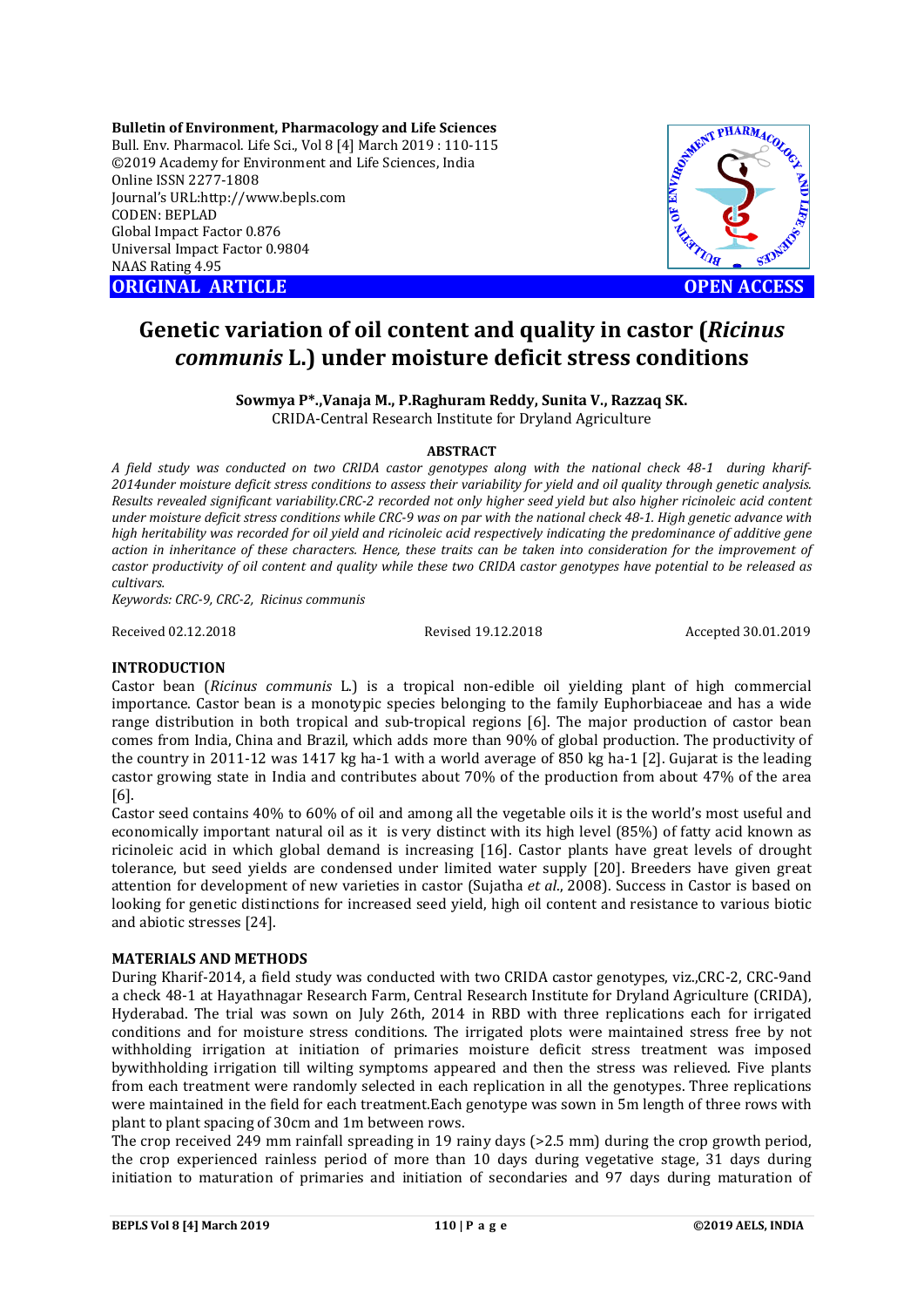secondaries and initiation to maturation of tertiaries. During the crop growth period, the average temperature was 30.3°C with minimum and maximum of 4.5°C and 35.6°C respectively.

**Seed quality:**The oil content of seed was determined by soxhlet-extraction method.

**Fatty acid profile:**Fatty acids were analyzed in Department of Biochemistry, Directorate of Oilseed Research, Hyderabad by Autosystem XL Gas Chromatography (Perkin Elmer, USA) equipped with capillary column. The oil extraction was dried in argon current and reconstituted in 1:50 volumes of chloroform [12]. Appropriate fatty acid standards from Sigma Aldrich (USA) were used and the fatty acid peaks were identified by integrating them with the standards' profiles. The area under the peak was expressed as percentage fatty acid content.

# **Genetic Analysis:**

- Heritability in broad sense (H2or h2) *[7]*
- $\triangleright$  Phenotypic and genotypic correlations<br>  $\triangleright$  Genotypic ( $\sigma^2$ g) and Phenotypic variance
- Genotypic  $(\sigma^2 g)$  and Phenotypic variances  $(\sigma^2 ph)$  *[5].*
- $\triangleright$  Phenotypic Coefficient of Variation (PCV) and Genotypic Coefficient of Variation (GCV) [21].

 *Statistical analysis* - Analysis of variance (ANOVA)-*STAR* (Statistical Tools For Agricultural Research).

|                                                                                                                                 |                                          | Temp                                                                                                                                                                                                                                                                                             | <b>RH</b>     |                 |  |  |
|---------------------------------------------------------------------------------------------------------------------------------|------------------------------------------|--------------------------------------------------------------------------------------------------------------------------------------------------------------------------------------------------------------------------------------------------------------------------------------------------|---------------|-----------------|--|--|
|                                                                                                                                 | Min. $(^{\circ}C)$<br>Max. $(^{\circ}C)$ |                                                                                                                                                                                                                                                                                                  | Max(%)        | Min $(%)$       |  |  |
| Average                                                                                                                         | 30.3                                     | 14.4                                                                                                                                                                                                                                                                                             | 84.8          | 49.7            |  |  |
| Minimum                                                                                                                         | 21.3                                     | 4.5                                                                                                                                                                                                                                                                                              | 42            | 24.0            |  |  |
| <b>Maximum</b>                                                                                                                  | 35.6<br>31                               |                                                                                                                                                                                                                                                                                                  | 49.7<br>100.0 |                 |  |  |
| $\mathbf{D} \cdot \mathbf{L} \cdot \mathbf{L} \cdot \mathbf{H} = \mathbf{D} \cdot \mathbf{A} \cdot \mathbf{L} \cdot \mathbf{L}$ |                                          | $\mathbf{M}$ and $\mathbf{L}$ and $\mathbf{L}$ and $\mathbf{L}$ and $\mathbf{L}$ and $\mathbf{L}$ and $\mathbf{L}$ and $\mathbf{L}$ and $\mathbf{L}$ and $\mathbf{L}$ and $\mathbf{L}$ and $\mathbf{L}$ and $\mathbf{L}$ and $\mathbf{L}$ and $\mathbf{L}$ and $\mathbf{L}$ and $\mathbf{L}$ and |               | $\overline{AB}$ |  |  |

## **Table-1: Weather data during crop growth period-Kharif-2014**

**Total Rainfall = 249 mm Number of rainy days (>2.5 mm) = 19 days**



## **RESULTS**

**Seed yield (g/pl) :**Under irrigated conditions, the seed yield was highest for CRC-2 (41.45g/pl) than CRC-9 (29.18 g/pl) and check 48-1 (36.45g/pl). Under moisture deficit stress condition also CRC-2 (27.68g/pl) was highest for seed yield than CRC-9 (22.21 g/pl) and 48-1 (22.57 g/pl).

**Oil content (%):** Under irrigated conditions,the oil content was low for both the genotypes CRC-2 (30.5%) and CRC-9(42.5%) than 48-1 (43.41%). Under, moisture deficit stress, it was higher for CRC-9 (50.16 %) than CRC-2 (38.61 %) and 48-1 (36.67%).

**Oil yield (g/pl):** Under irrigated conditions oil yield was higher for check 48-1 (15.82 g/pl) followed by CRC-2 (12.64 g/pl) and CRC-9 (12.41g/pl).Under moisture deficit stress, oil yield was higher for CRC-9  $(11.14 \text{ g/pl})$  than CRC-2  $(10.69 \text{ g/pl})$  and  $48-1(8.28 \text{ g/pl})$ .

**Ricinoelic acid (%):**Under irrigated conditions ricinoelic acid were highest for check 48-1 (87.1%) followed by CRC-9 (84.47%) and CRC-2 (83.7%).Under moisture deficit stress, ricinoelic acid was higher for CRC-2 (85.86%) than CRC-9 (83.56%) and 48-1(80.4%).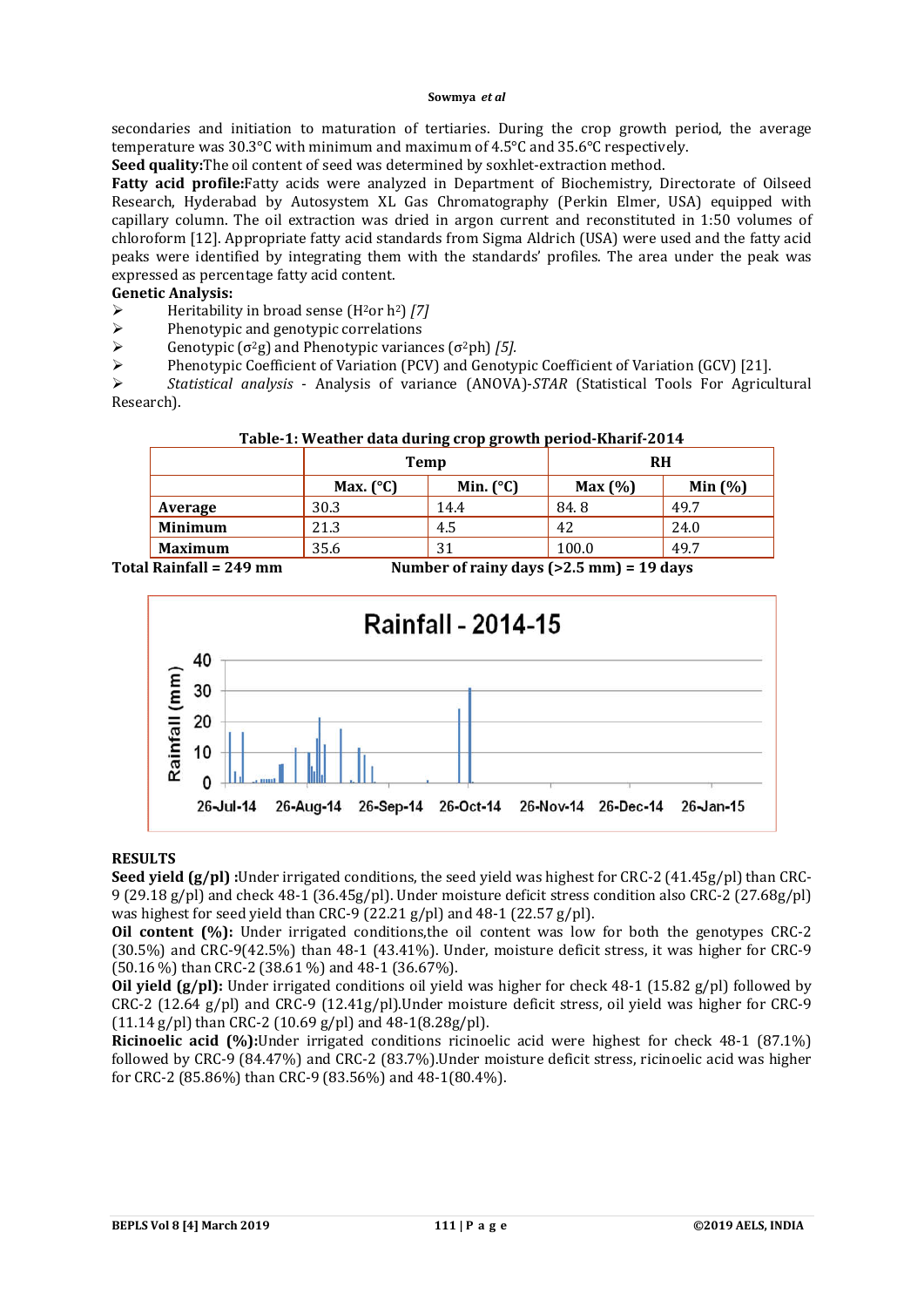| Genotype | Seed yield $(g/ml)$   |       |       | Oil yield $(g/ml)$<br>Oil content (%) |                       |       |                       | Ricinoleic acid (%) |  |  |
|----------|-----------------------|-------|-------|---------------------------------------|-----------------------|-------|-----------------------|---------------------|--|--|
|          | Irri<br><b>Stress</b> |       | Irri  | <b>Stress</b>                         | Irri<br><b>Stress</b> |       | Irri<br><b>Stress</b> |                     |  |  |
| CRC-2    | 41.45                 | 27.68 | 30.50 | 38.61                                 | 12.64                 | 10.69 | 83.7                  | 85.86               |  |  |
| CRC-9    | 29.18                 | 22.21 | 42.50 | 50.16                                 | 12.41                 | 11.14 | 84.47                 | 83.56               |  |  |
| $48-1$   | 36.45                 | 22.57 | 43.41 | 36.67                                 | 15.82                 | 8.28  | 87.1                  | 80.4                |  |  |
| Average  | 35.7                  | 24.16 | 38.80 | 41.81                                 | 13.62                 | 10.04 | 85.09                 | 83.27               |  |  |

#### **Table-2: Mean performance of castor genotypes for oil and its yield underirrigated and moisture deficit stress conditionsduring Kharif-2014**

The ANOVA for oil content (%) showed significant variability among the genotypes, moisture levels and interaction of genotypes and moisture levels (Table-3).

| Table-3: Analysis of variance for oil parameters in castor genotypes during Kharif-2014 |  |  |
|-----------------------------------------------------------------------------------------|--|--|
|-----------------------------------------------------------------------------------------|--|--|

|                        |  | <b>Mean sum of squares</b> |           |            |                 |  |  |  |  |  |
|------------------------|--|----------------------------|-----------|------------|-----------------|--|--|--|--|--|
| DF<br>Source           |  | Oil content                | Oil Yield | Seed vield | Ricinoleic acid |  |  |  |  |  |
| <b>Replication</b>     |  | 0.020                      | 11.288    | 62.203     | 1.579           |  |  |  |  |  |
| Genotypes              |  | 208.240**                  | 0.240     | 118.676**  | 1.712           |  |  |  |  |  |
| <b>Moisture levels</b> |  | $40.861**$                 | 57.878**  | 599.118**  | 14.833**        |  |  |  |  |  |
| G x ML                 |  | 107.096**                  | 17.783*   | 23.437     | 30.338**        |  |  |  |  |  |
| Error                  |  | 0.008                      | 2.935     | 12.874     | 0.854           |  |  |  |  |  |
| CV(% )                 |  | 0.22                       | 14.48     | 11.99      | 1.10            |  |  |  |  |  |

*\*Significance at p<0.05 and \*\*Significance at p <0.01*

**Oil quality:** Under irrigated condition, both CRC-2 and CRC-9 were superior for all the six fatty acids composition studied except for ricinoleic acid. Under moisture stress conditions, CRC-2 and CRC-9 were better than the check (Table-4).

| Table -4: Oil quality of two castor genotypes along with check 48-1 during Kharif-2014 |  |
|----------------------------------------------------------------------------------------|--|
|----------------------------------------------------------------------------------------|--|

| Genotype | Palmitic acid |               | Linolenic<br>acid |               | <b>DHSA</b> |               | Linoleic acid |               | Stearic acid |               | Ricinoleic acid<br>(%) |               |
|----------|---------------|---------------|-------------------|---------------|-------------|---------------|---------------|---------------|--------------|---------------|------------------------|---------------|
|          | Irri          | <b>Stress</b> | Irri              | <b>Stress</b> | Irri        | <b>Stress</b> | Irri          | <b>Stress</b> | Irri         | <b>Stress</b> | Irri                   | <b>Stress</b> |
| $CRC-2$  | 1.80          | 1.60          | 7.06              | 6.64          | 0.57        | 0.63          | 4.9           | 3.51          | 1.97         | 1.76          | 83.7                   | 85.86         |
| CRC-9    | 1.72          | 1.89          | 7.44              | 8.32          | 0.68        | 0.66          | 3.9           | 3.65          | 1.79         | 1.91          | 84.47                  | 83.56         |
| $48 - 1$ | 1.55          | 2.37          | 6.03              | 9.87          | 0.59        | 0.64          | 3.18          | 4.47          | 1.56         | 2.25          | 87.1                   | 80.4          |

The ANOVA for oil quality showed significant differences among the genotypes for palmitic acid and linoleic acid (Table-5).

|  | Table-5: Analysis of variance for oil quality parameters in castor genotypes during Kharif-2014 |
|--|-------------------------------------------------------------------------------------------------|
|  | <b>Mean sum of squares</b>                                                                      |

| Source                 | DF | Palmitic acid | Linolenic acid | Linoleic acid | Stearic acid | <b>DHSA</b> | Ricinoleic<br>acid |  |  |  |  |  |
|------------------------|----|---------------|----------------|---------------|--------------|-------------|--------------------|--|--|--|--|--|
| Replication            | 2  | 0.002         | 12.604         | 0.003         | 0.00         | 0.001       | 1.579              |  |  |  |  |  |
| Genotypes              | 2  | $0.107**$     | 2.504          | $0.337**$     | 0.005        | 0.008       | 1.712              |  |  |  |  |  |
| <b>Moisture levels</b> |    | $0.312**$     | 44.588*        | $0.061*$      | $0.178**$    | 0.004       | 14.833**           |  |  |  |  |  |
| $G \times ML$          |    | $0.397**$     | 6.218          | $2.729**$     | $0.306**$    | 0.003       | 30.338**           |  |  |  |  |  |
| Error                  | 2  | 0.001         | 2.79           | 0.370         | 0.001        | 0.002       | 0.854              |  |  |  |  |  |
| $CV(\% )$              |    | 1.89          | 24.95          | 2.32          | 1.85         | 7.00        | 1.10               |  |  |  |  |  |

**Correlations:** The genotypic  $(r<sub>G</sub>)$  and phenotypic correlations( $r<sub>P</sub>$ ) for all the oil parameters under both irrigated and moisture stress conditions are presented in Table-6.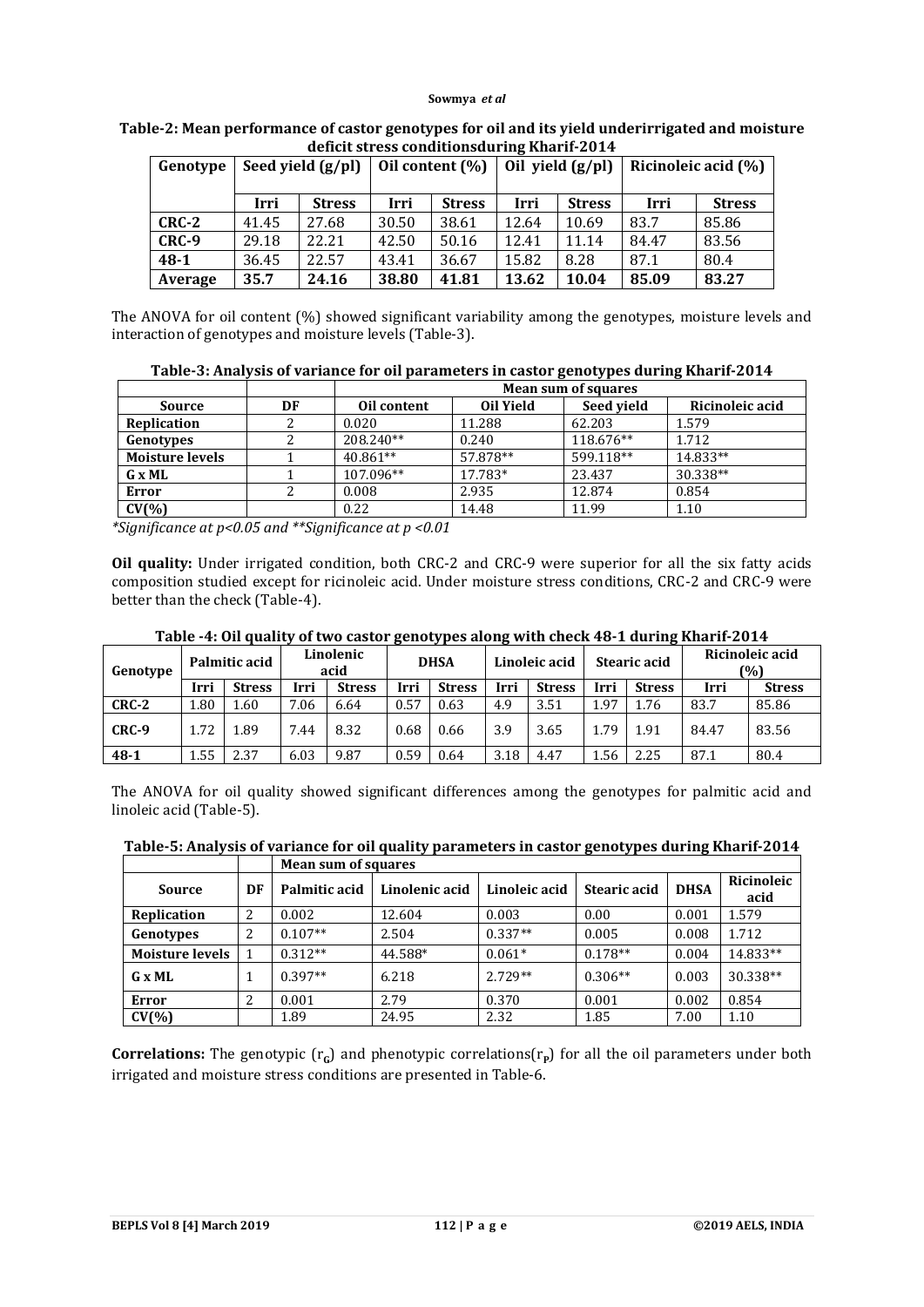| ana moistare acheit su css conartions auring nnarn 2011 |             |             |               |          |               |           |                 |            |               |  |  |
|---------------------------------------------------------|-------------|-------------|---------------|----------|---------------|-----------|-----------------|------------|---------------|--|--|
|                                                         |             | Oil content |               |          | Oil vield     |           | Ricinoleic acid | Seed vield |               |  |  |
|                                                         |             | Irri        | <b>Stress</b> | Irri     | <b>Stress</b> | Irri      | <b>Stress</b>   | Irri       | <b>Stress</b> |  |  |
|                                                         | $r_{G}$     | 1.00        | 1.00          | 0.546    | $0.995**$     | 0.772     | 0.223           | $-0.804$   | $-0.822$      |  |  |
| Oil content                                             | $r_{\rm p}$ | 1.00        | 1.00          | 0.437    | 0.465         | 0.654     | 0.220           | $-0.712$   | $-0.276$      |  |  |
|                                                         | $r_G$       |             |               | $1.00\,$ | 1.00          | $0.998**$ | $0.998**$       | 0.062      | $-0.997**$    |  |  |
| Oil yield                                               | $r_{\rm p}$ |             |               | 1.00     | 1.00          | 0.897     | 0.579           | 0.318      | 0.715         |  |  |
| Ricinoleic acid                                         | $r_G$       |             |               |          |               | 1.00      | 1.00            | $-0.197$   | $0.997**$     |  |  |
|                                                         | $r_{\rm p}$ |             |               |          |               | 1.00      | 1.00            | $-0.001$   | 0.540         |  |  |
| <b>Seed Yield</b>                                       | $r_{G}$     |             |               |          |               |           |                 | 1.00       | 1.00          |  |  |
|                                                         | $r_{\rm p}$ |             |               |          |               |           |                 | 1.00       | 1.00          |  |  |

## **Table-6:Genotypic and phenotypic correlations for oil quality of castor genotypesunder irrigated and moisture deficit stress conditions during Kharif-2014**

*\*Significance at p<0.05 and \*\*Significance at p <0.01*

**Genotypic and phenotypic variability,heritability and genetic advance as percent of mean (GAM %):** The variances, coefficient of variations, heritability and genetic advance as percent of mean (GAM) were presented in Table-7.Under irrigated conditions,high heritability with high GAM was recorded for seed yield and oil yield, whereas, high heritability with low GAM was recorded for ricinoleic acid and low heritability with high GAM was found for oil content. Under moisture deficit stress, high heritability with high GAM was recorded for oil content, whereas, high heritability with low GAM was observed for oil yield and ricinoleic acid and moderate heritability with low GAM was observed for seed yield.

|             | 11 Igalcu anu moistui e uentit su ess conditions dui mg Khai n-2014 |               |                                           |               |       |               |            |               |              |               |        |               |  |
|-------------|---------------------------------------------------------------------|---------------|-------------------------------------------|---------------|-------|---------------|------------|---------------|--------------|---------------|--------|---------------|--|
|             | Genotypic                                                           |               | Phenotypic<br>Variance<br><b>Variance</b> |               | GCV   |               | <b>PCV</b> |               | Heritability |               | GAM(%) |               |  |
|             | Irri                                                                | <b>Stress</b> | Irri                                      | <b>Stress</b> | Irri  | <b>Stress</b> | Irri       | <b>Stress</b> | Irri         | <b>Stress</b> | Irri   | <b>Stress</b> |  |
| 0il         | 51.93                                                               | 53.17         | 51.93                                     | 53.19         | 18.57 | 17.43         | 18.87      | 17.44         | 0.100        | 0.951         | 38.26  | 35.92         |  |
| content     |                                                                     |               |                                           |               |       |               |            |               |              |               |        |               |  |
| Oil vield   | 3.06                                                                | 0.68          | 4.81                                      | 5.72          | 12.84 | 8.25          | 16.10      | 23.83         | 0.637        | 0.900         | 21.12  | 5.89          |  |
| Ricinoleic  | 2.63                                                                | 7.45          | 3.68                                      | 7.61          | 1.90  | 3.27          | 2.156      | 3.31          | 0.714        | 0.979         | 3.32   | 6.68          |  |
| acid        |                                                                     |               |                                           |               |       |               |            |               |              |               |        |               |  |
| <b>Seed</b> | 34.84                                                               | 2.638         | 44.36                                     | 22.78         | 16.53 | 6.72          | 18.65      | 19.75         | 0.785        | 0.553         | 30.19  | 4.71          |  |
| vield       |                                                                     |               |                                           |               |       |               |            |               |              |               |        |               |  |

**Table-7: Co-efficient of variation, variances,heritability and GAM for oil Parameters under irrigated and moisture deficit stress conditions during Kharif-2014**

# **DISCUSSION**

Among the three genotypes studied, the *per se* oil content was highest in 48-1(43.41%) under irrigated condition. However, with15.5% reduction in oil content with moisture deficit stress it was lowest among the genotypes revealing the susceptibility of this genotype to moisture deficit stressfor this trait.

The high yielding genotype CRC-2, recorded lowest oil content under irrigated among the three genotypes and moderate with moisture deficit stress. It is interesting to note that the low yielding genotype CRC-9 recorded highest oil content under moisture deficit stress. This trend reflected in performance of oil yield of these genotypes.

Under moisture deficit stress, oil yield was highest for low yielding genotype CRC-9 as it recorded highest *per se* oil content than high yielding CRC-2 revealing the importance of *per se*oil content than quantum of seed yield.

The impact of moisture deficit stress was lower in CRC-2 for oil content and ricinoleic acid whereas for oil yield in CRC-9. Among the genotypes, moisture deficit stress impact was higher for 48-1 as the reduction for oil content, oil yield and ricinoleic acid was more revealing its susceptibility for these quality traits.

Climatic conditions could be considered as a determining factor for oil percentage and yield and the reduction of these may be due to unfavorable conditions like moisture deficit stress and high temperature in flaxseed [13].

Salimon *et al.* [19] reported ricinoleic acid content of 84% of the total fatty acid composition and with the total of 10% of linoleic, palmitic, stearic and linolenic acids in Malaysian castor bean varieties. Earlier reports of Wang *et al.* [23] of fatty acid analysis revealed about 84.51% ricinoleic acid and among 1033 castor accessions collected from 48 countries worldwide in the USDA germplasmand found significant variability in fatty acid composition among the accessions. Reports of Omari *et al.* [14] in Tanzanian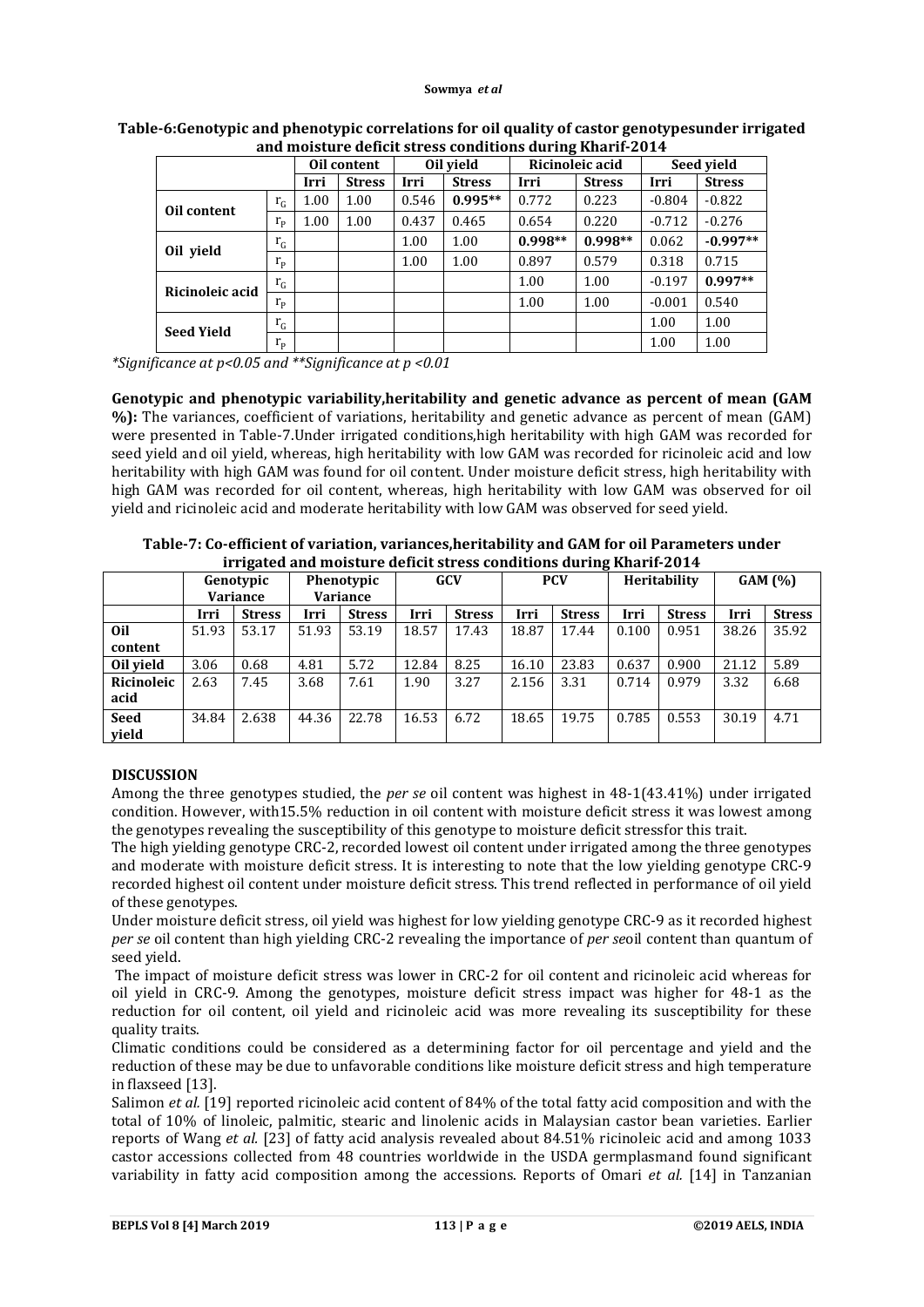varieties of castor revealed fatty acid compositions of ricinoleic acid (83.5%-92.3%).Variations in percentage composition of fatty acids occur where there are differences in species or varieties, geographical origin, climatic conditions, soil types etc. [11]. Ramos *et al*. [17] found that different varieties have different ricinoleic acid content ranging from 83.65% to 90.00%. Rojas-Barros *et al*. [18] reported considerable variation for ricinoleic acids in the analysis of fatty acid composition of individual F2 castor seeds.

Ramos *et al.* [17] observed non-significant simple correlation for oil content with ricinoleic acid and nonsignificant correlations for oil content with fatty acid percentage in castor. Patel *et al.* [15] observed nonsignificant r<sub>c</sub>and r<sub>p</sub> correlation for seed yield with oil content in castor. Huang *et al.* [8] observed nonsignificant simple correlations with seed yield and ricinoleic acid in castor. Bharadwaj *et al.* [4] found non-significant relationship with oil content and ricinoleic acid in castor.

Khan *et al.* [9] reported high heritability with high GAM for seed yield and oil yield in sunflower. Awas *et al.*[3] observed high heritability with high GAM for oil content in Ethiopian coriander. Singh *et al.*[21] found high heritability with low GAM for oil yield in Jatropa. Khan *et al.* [9] observed medium heritability with low GAM for seed yield in maize.

Oil yield and seed yield recorded high heritability with high GAM under irrigated conditions while under drought oil content recorded high heritability with high GAM indicating the additive gene action and are their selection is important for the crop improvement under both the conditions.

# **CONCLUSION**

From the per se values and genetic observations, it can be concluded that among the genotypes, CRC-2 was superior and CRC-9 was on par with check 48-1 for the traits studied viz., seed yield, oil content,oil yield and ricinoleic acid content. Hence these traits can be taken into consideration for the improvement of castor productivity and these two CRIDA castor genotypes can be progressed further to release as varieties mainly for rain-fed tracts of semi-arid regions.

## **ACKNOWLEDGEMENTS**

We acknowledge the Director, CRIDA and Head, Division of Crop Sciences for providing both field and lab facilities to conduct experiments.

## **REFERENCES**

- 1. Ali, Q., Ahsan, M., Tahir M.H.N. and Basra, S.M.A. 2013.Genetic studies of morpho-physiological traits of maize (*Zea mays* L.) seedling. *African Journal of Agricultural Research***8(28):**3668-3678.
- 2. Anonymous (2013).Annual report Castor.Directorate of Oilseeds Research, Hyderabad.
- 3. Awas G, Mekbib F and Ayana A (2015).Variability, Heritability and Genetic Advance for Some Yield and Yield Related Traits and Oil Content in Ethiopian Coriander (*Coriandrumsativum* L.)Genotypes.*International Journal of Plant Breeding and Genetics***9 (3):** 116-125.
- 4. Bhardwaj HL, Mohamed AI, Webber CL and Lovell GR (1996).Evaluation of castor germplasm for agronomic and oil characteristics.In: Janick J (Ed.), Progress in new crops. ASHS Press, Alexandria, VA, p. 342-346.
- 5. Comstock RE, Robinson HF (1952).Genetic parameters, their estimation and significance. Proc. 6.Tnt. Congr.;**1:**284-291.
- 6. Dapke JS, Naik, MR, Singh, AP, Baraskar VV, Narwade AV and Indivar Prasad (2016). Genetic association yield with different agronomic traits in castor (*Ricinuscommunis* L.).*International Journal of Biological Research***1(1):** 47-49.
- 7. Falconer DS and Mackay TFC (1996).Introduction to quantitative genetics. Essex, UK: Longman Limited.
- 8. Huang FL, Zhu GL, Chen YS, Meng FJ, Peng M, Chen XF, He ZB, Zhang ZY and Chen YJ (2015).Seed characteristics and fatty acid composition of castor (*Ricinuscommunis* L.) varieties in Northeast China. *Phyton International Journal of Experimental Botany***84:** 26-33.
- 9. Khan H, Muhammad S, Shah R and N Iqbal (2007). Genetic analysis of Yield and some Yield Components in Sunflower.*Sarhad Journal of Agriculture***23(4):** 985-989.
- 10. Khan N and Naqvi FN (2011). Heritability of Morphological Traits in Bread Wheat Advanced Lines under Irrigated and Non-Irrigated Conditions. *Asian Journal of Agricultural Sciences***3(3):** 215-222.
- 11. Lochab B, Varma IK and Bijwe J (2012).Sustainable Polymers Derived from Naturally Occurring Materials. *Advances in Material Physics and Chemistry***2:**221-225.
- 12. Manku MS, Horrobin DF, Huang YS, Morse N (1983).Fatty acids in plasma and red cell membranes in normal humans.*Lipids***18:**906-908.
- 13. Mirshekari M, Amiri R, Nezhad HI, Seyeed A Sadat Noori and Zandvakili OR (2012).Effects of Planting Date and Water Deficit on Quantitative and Qualitative Traits of Flax Seed.*American-Eurasian Journal of Agricultural and Environment Science***12 (7):** 901-913.